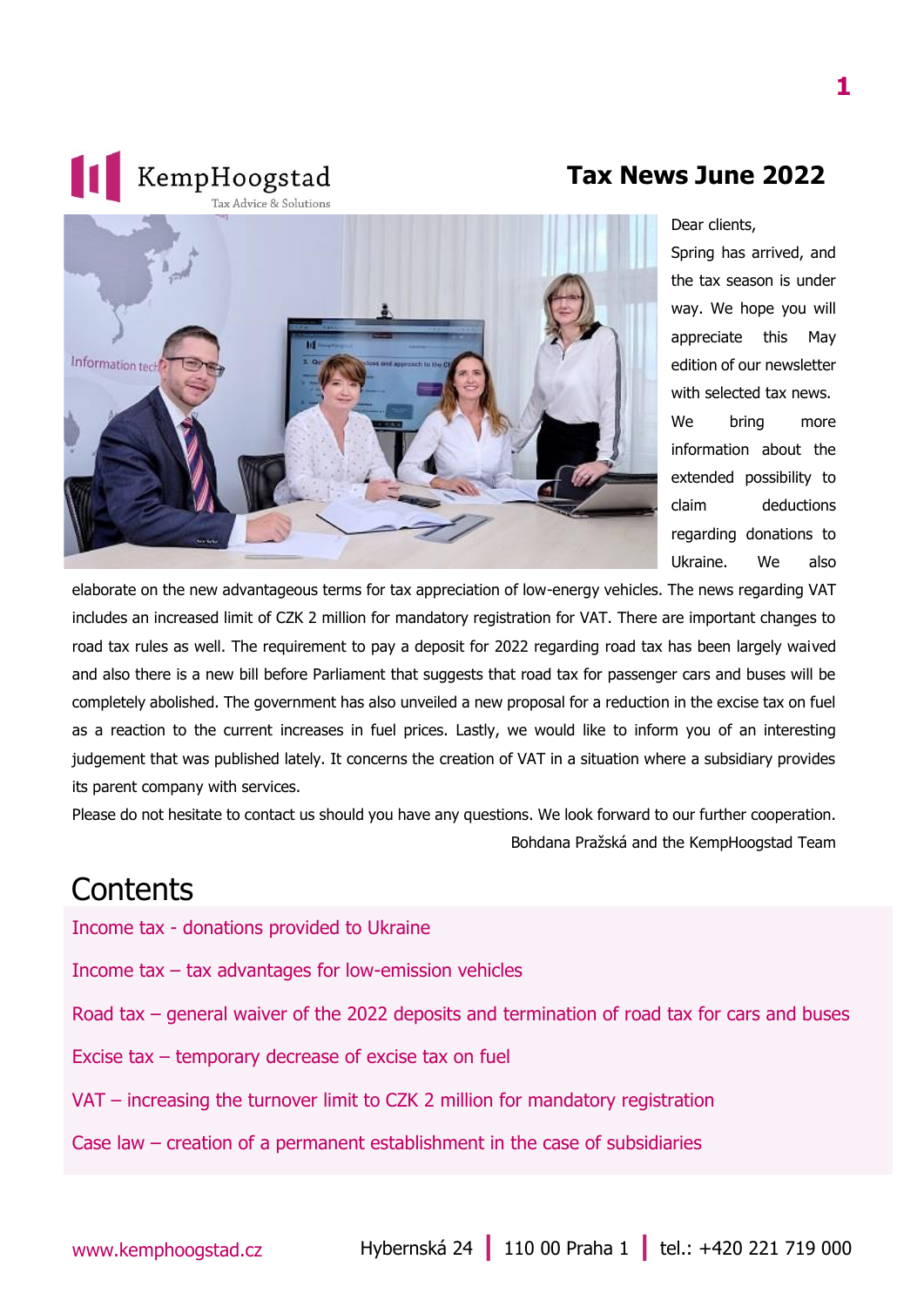## <span id="page-1-0"></span>Income tax - donations provided to Ukraine

With respect to the conflict in Ukraine, an amendment to the Income Tax Act has been approved that introduces new possibilities in respect of tax relief regarding donations provided by tax payers to Ukraine.

Now the tax base can be reduced by the amount of donations provided directly to governmental bodies of Ukraine (e.g. via the Ukrainian embassy) or its territorial autonomous units, and also to legal entities and natural persons residing in Ukraine, provided that the receiver meets the current conditions under which the donated amount can be deducted; these are defined by the Income Tax Act as, broadly speaking, donations made for humanitarian, charitable and similar purposes, and also donations provided for the purpose of supporting the defence activities of Ukraine (for example providing military material).

The changes also apply to those natural persons and legal entities who provided their donations in 2022 even before the amendment became effective. Also natural persons who are Ukrainian tax residents and at least 90 per cent of whose taxable income stems from the Czech Republic can deduct the amount of their donations from their Czech tax base.

Moreover, the amendment prolongs the increased 30 per cent limit on the maximum amounts of donations that can be deducted from the tax base. The limits will also apply to natural persons for the 2022 taxable period and to legal entities for the taxable period between 1 March 2022 and 28 February 2023. The increased limits apply to all donations.

Regarding non-monetary supplies provided free of charge in 2022 to help Ukraine, natural persons (who use the method of recording the actual costs) and legal entities can decide whether they wish to use such non-monetary supplies to claim a deduction from the tax base or as a taxable expense. In such a case the condition of an entitled receiver should not be used; rather, it should be sufficient to cite the simple fulfilment of the purpose of the provided supplies. In a case when the full amount of non-monetary supplies in question will not be used fully during the tax period in which they were provided, the rest of the value can be used as a tax loss without limitations regarding the amount of the tax base. If the tax payer decides to use the non-monetary donation as an expense, he cannot also use it as a donation that can be deducted from the tax base.

The amendment also introduces the possibility to exempt from tax an employee's income that was received from the employer in 2022 in the form of accommodation provided by the employer to the employee and their families, if it is the case that they formerly resided in Ukraine but had to leave the county because of the military conflict. Income received by the employee from the employer in the form of a monetary donation intended as help in difficult situation caused by the conflict can be income tax exempt in the same way as gratuitous non-monetary supplies received as the result of a humanitarian or charitable initiative. Newly introduced are tax exempt donations that a tax payer receives by way of assistance with Ukraine's defence efforts.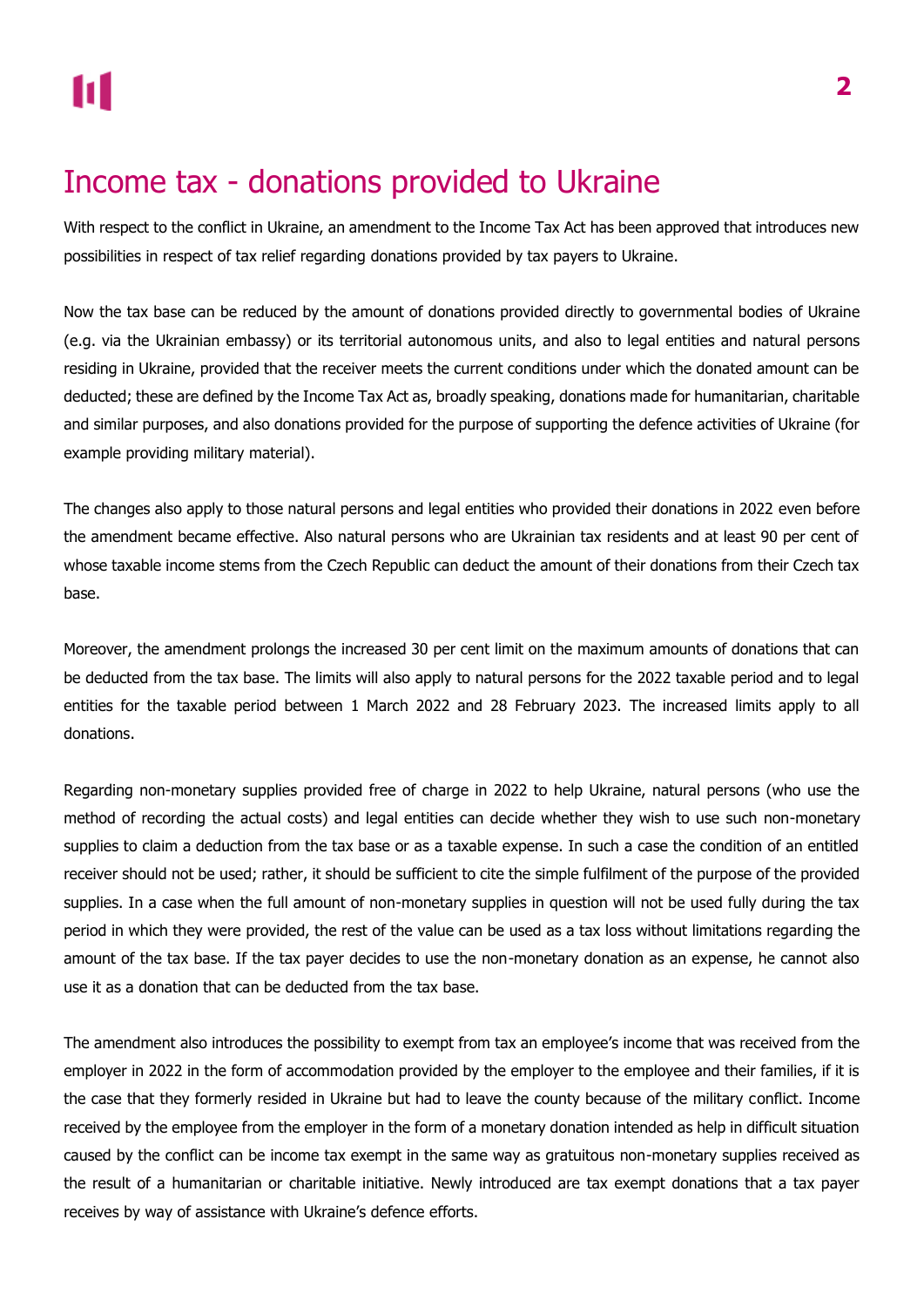### <span id="page-2-0"></span>Income tax – tax advantages for low-emission vehicles

The above-mentioned new government bill amending the Income Tax Act proposes support for owners of lowemission vehicles. The bill suggests reducing the amount of taxable income, which increases the tax base of employees who use company cars for private trips. The increase in the tax base regarding low-emission vehicles will be reduced to 0.5 per cent of the purchase price of the vehicle (compared to the current 1 per cent). "Low-emission vehicles" are those road vehicles in categories M1, M2 or N1 whose CO<sub>2</sub> emission limits fall below 50 grams per kilometre and below 80 per cent of the emission limits in respect of air-polluting substances when in operation, as defined by the respective EU directive. The new wording of this bill should be applied for the taxable period of 2022, irrespective of the date when the vehicle in question was acquired. Taxation respect of those months when the lowemission vehicle was also used for private trips but when the amended bill has not yet taken effect will be reflected in the annual settlement of deposits.

The bill also shortens the period regarding the tax depreciation of equipment that is used solely for charging electricpowered vehicles or hybrid vehicles (i.e. charging stations and wall boxes) from ten to five years on the basis of transferring such equipment from the third to the second depreciation group. Tax payers who acquired their charging stations before the bill becomes effective, have the chance to transfer their equipment to the second depreciation group in the 2022 tax period or to directly record it in the second group if they start the depreciation during 2022.

# <span id="page-2-1"></span>Road tax – general waiver of the 2022 deposits and termination of road tax for cars and buses

In the light of the dramatic increase in fuel prices this year, the Ministry of Finance has issued a general waiver to all entities regarding 2022 road tax deposits.

Currently, the amendment terminates road tax concerning, for example, passenger cars and buses and introduces tax advantages for low-emission vehicles.

Tax duty for lorries is decreased in certain cases, depending on the number of axles and total carrying capacity (for example, for vehicles with two axles and with capacity over 12 tonnes) of the vehicle in question. Vans and middle sized lorries with a capacity of less than 12 tonnes and their trailers will not be subject to road tax. Tax duty in respect of heavy duty lorries will be significantly decreased. The taxation of tractors and trailers will be changed. The proposed changes will be effective from 2022.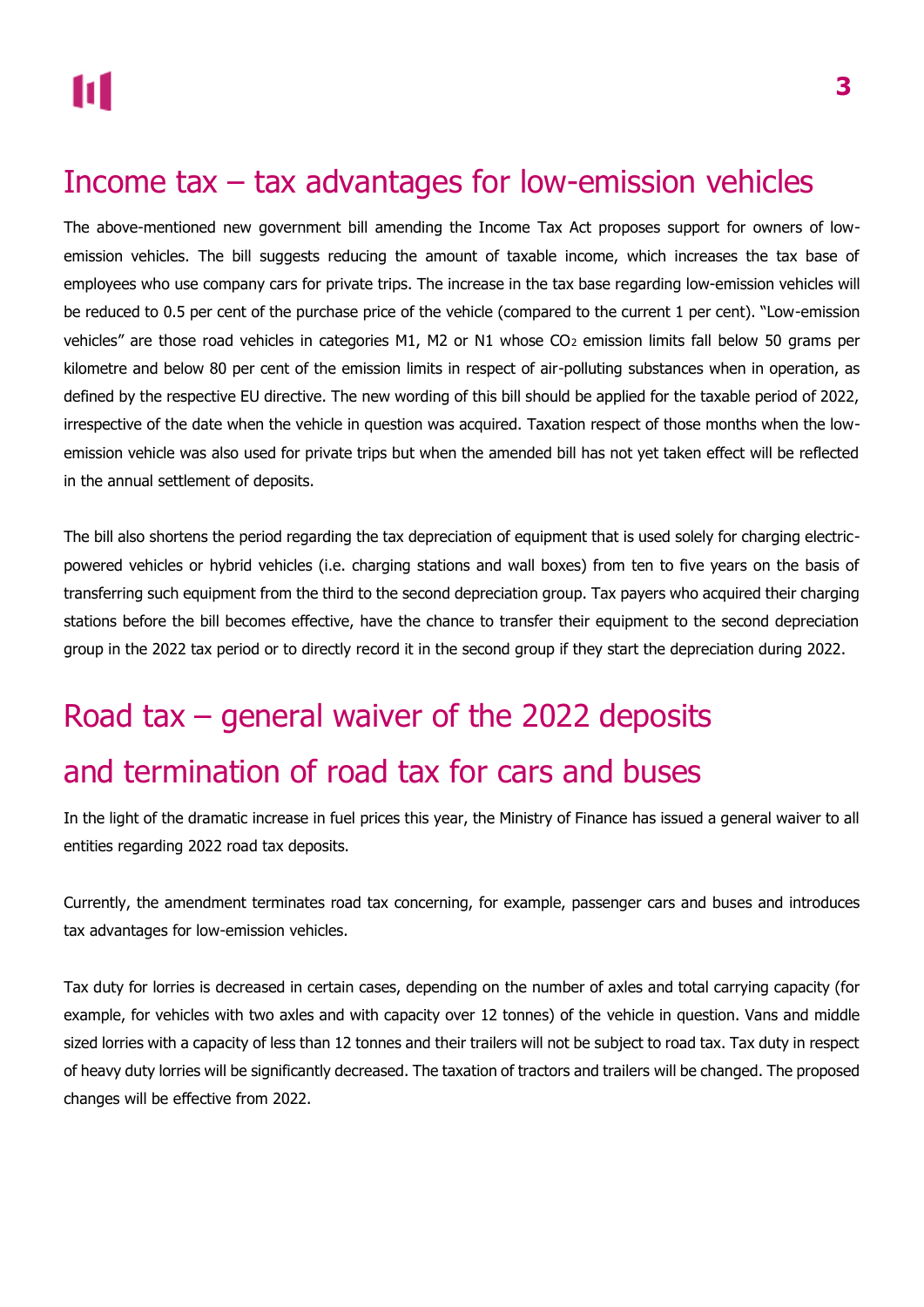## <span id="page-3-0"></span>Excise tax – temporary decrease of excise tax on fuel

On the basis of an amendment to the Income Tax Act effective from 1 June until 30 September 2022, the excise tax on diesel and unleaded petrol will be reduced by CZK 1.50 per litre as a means of mitigating the current rise in fuel prices. Excise tax would fall from the current CZK 12.84 to 11.34 per litre (petrol) and from CZK 9.95 to 8.45 per litre (diesel).

Because excise tax is included in the calculations of VAT on fuel, the regulation could decrease fuel prices by up to CZK 1.80 per litre. The Ministry of Finance plans to monitor fuel prices with the help of those fuel distributors who are excise tax payers. The Ministry wants to make sure that the reduced excise tax will really affect the final prices for customers.

The decrease in excise tax will concern only petrol and diesel that will be released into free tax circulation between 1 June and 30 September 2022. It will not apply to mineral oils that will be produced during that period but will not be released into free tax circulation. The amendment will be effective from 1 June 2022.

# <span id="page-3-1"></span>VAT – increasing the turnover limit to CZK 2 million for mandatory registration

The Ministry of Finance has submitted its amendment to the VAT Act to the comment procedure. The bill should increase the yearly turnover for mandatory registration for VAT to CZK 2 million (EUR 85,000) and it should become effective from 1 January 2023. The current limit of CZK 1 million has been in effect, without any changes, since 2004. Brussels will allow member states to increase the limit from 2025. But the Czech Republic has applied for permission to increase at an earlier date the limit to CZK 2 million for mandatory registration for VAT and the EU has agreed to it and approved the Czech application. The amendment also enables a company to terminate its registration for VAT if its annual turnover does not reach CZK 2 million.

## <span id="page-3-2"></span>Case law – creation of a permanent establishment in the case of subsidiaries

We have an interesting judgement regarding VAT for you. The Court of Justice of the EU was dealing with the question of whether the permanent establishment of a parent company can be created for VAT purposes in another EU member state (where the subsidiary resides) if the subsidiary provides the parent company with marketing and other services (e.g. regulatory, advertorial and representative services), and those services are invoiced monthly.

The European Court of Justice confirmed that the existence of a subsidiary in another EU member state does not automatically mean the creation of an establishment for the VAT purposes. It also dealt with the question of whether the relevant technical and human resources must belong solely to the parent company, so that a permanent